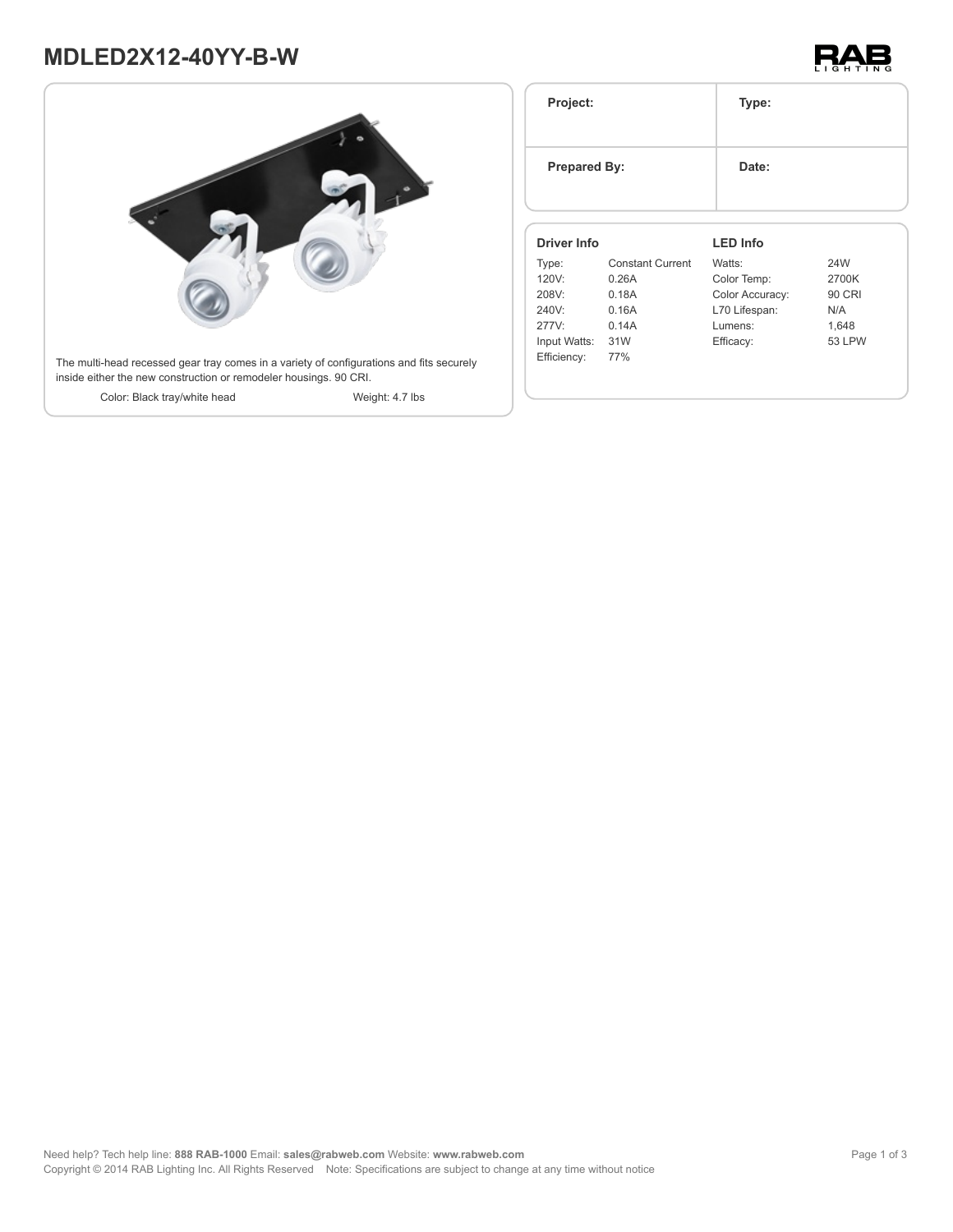# **Technical Specifications**

### **Listings**

**UL Listing:**

# Suitable for damp locations

# **IESNA LM-79 & LM-80 Testing:**

RAB LED luminaries have been tested by an independent laboratory in accordance with IESNA LM-79 and LM-80, and have received the Department of Energy "Lighting Facts" label.

## **Construction**

#### **IC Rating:**

Suitable for direct contact with insulation

#### **Cold Weather Starting:**

The minimum starting temperature is -40°F/-40°C.

# **Ambient Temperature:**

Suitable for use in 55°C ambient temperatures. **Lens:**

Nanostructure lens eliminates "hot spots", and provides smooth, uniform light at higher efficiency.

# **Reflector:**

40°

#### **Finish:**

Our environmentally friendly polyester powder coatings are formulated for high-durability and long-lasting color, and contain no VOC or toxic heavy metals.

## **Green Technology:**

Mercury and UV free, and RoHS compliant. Polyester powder coat finish formulated without the use of VOC or toxic heavy metals.

# **Other**

# **Gear Tray Component:**

This component must be ordered with Remodeler or New Construction housing in order to make a complete fixture.

# **Brackets:**

Butterfly brackets allow mounting with 1/4 x 1/2" bar stock, C Channel, 1/2" conduit, or nailer bars.

# **Color Gels:**

MDLED works great with third-party color gels to achieve a dramatic effect or a subtle accent. Plus, cool running LED won't degrade the gels like hot halogen lamps.

# **Tray and Heads:**

Professional-grade, die-cast aluminum construction.

# **California Title 24:**

MDLED2X12 complies with 2013 California Title 24 building and electrical codes as a commercial indoor fixture for general spaces when used with a vacancy sensor and TRIAC dimming control. Select a vacancy sensor using catalog number LVS800. TRIAC dimmer provided by others.

# **Warranty:**

RAB warrants that our LED products will be free from defects in materials and workmanship for a period of five (5) years from the date of delivery to the end user, including coverage of light output, color stability, driver performance and fixture finish.

### **Country of Origin:**

Designed by RAB in New Jersey and assembled in the USA by RAB's IBEW Local 3 workers.

# **Buy American Act Compliant:**

This product is a COTS item manufactured in the United States, and is compliant with the Buy American Act.

# **Recovery Act (ARRA) Compliant:**

This product complies with the 52.225-21 "Required Use of American Iron, Steel, and Manufactured Goods-- Buy American Act-- Construction Materials (October 2010).

## **Trade Agreements Act Compliant:**

This product is a COTS item manufactured in the United States, and is compliant with the Trade Agreements Act.

#### **GSA Schedule:**

Suitable in accordance with FAR Subpart 25.4.

#### **Electrical**

#### **Dimming Driver:**

TRIAC compatible dimmer as low as 10%.

# **Driver:**

TRIAC, Constant Current, Class 2, 120V, 50/60Hz, 350mA, 0.15A, Power Factor 98.9%, THD ≤ 20%

#### **LED Characteristics**

## **LED:**

High-output, long-life LED with 2 step binning and integrated driver technology.

#### **Color Consistency:**

2-step MacAdam Ellipse binning to achieve consistent fixture-to-fixture color.

#### **Color Stability:**

LED color temperature is warrantied to shift no more than 200K in CCT over a 5 year period.

#### **Color Accuracy:**

90 CRI